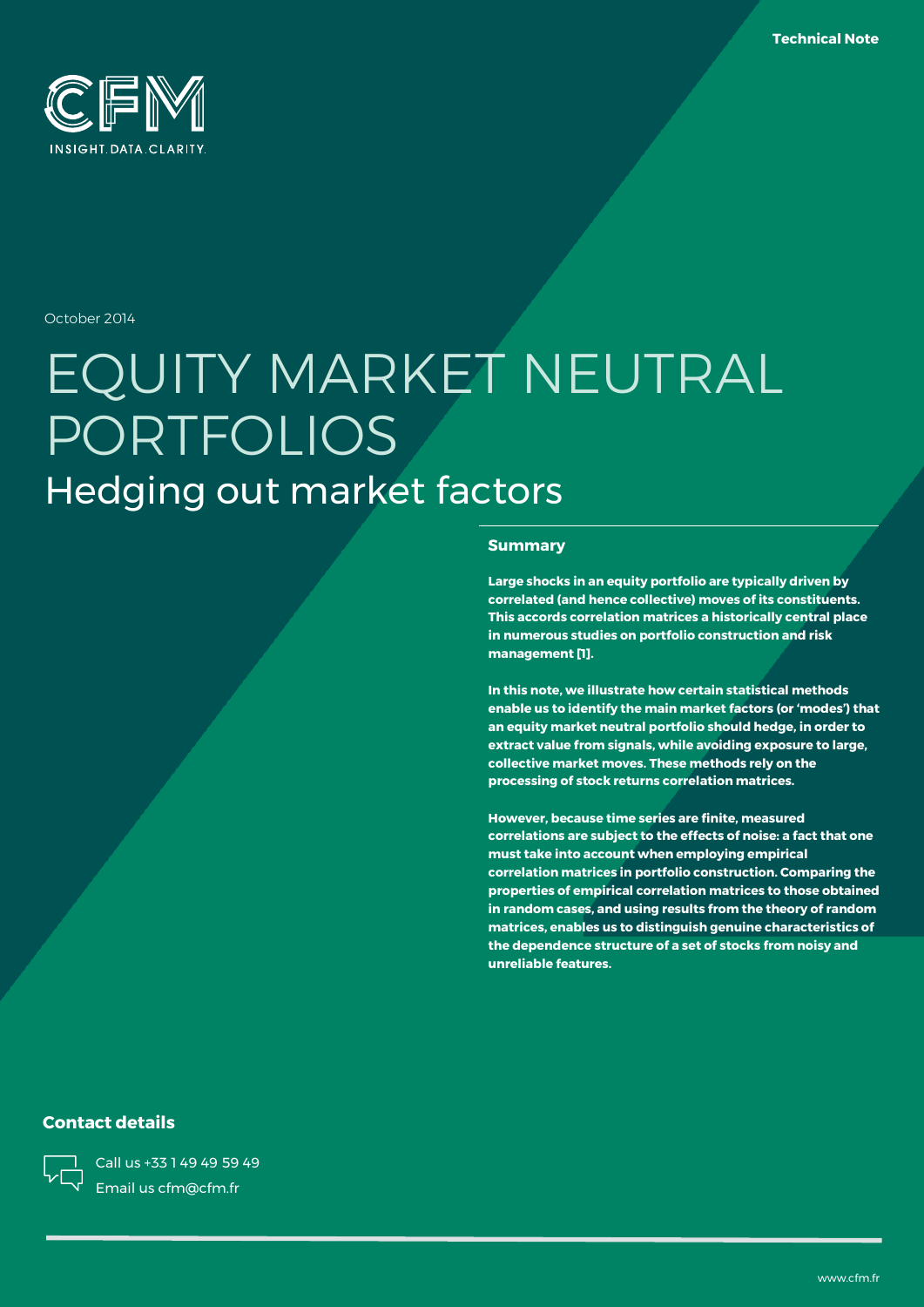# Market neutral portfolios: hedging out the market modes

Equity market neutral portfolios seek to profit by capturing pricing anomalies in a relative manner. Regardless of the dataset (e.g., price-based or fundamental) from which the predictive signals derive, the portfolio is short stocks that are considered (temporarily) overpriced, and long those considered (temporarily) underpriced, with a targeted zero net exposure.

There is, however, more to true market neutrality than cash neutrality. Market neutral portfolios should aim to be as insensitive as possible to market moves, profiting from relative pricing anomalies without being exposed to shocks resulting from correlated moves of underlying stocks. It is necessary, then, to identify the main factors (or 'modes') that are expected to generate such moves.

## **Being 'orthogonal' to the market…**

Intuitively, the portfolio must be orthogonal to (or statistically independent from) 'the market', that is, the tendency for all stocks to move in the same direction, since most have positive beta to the market index. To illustrate, let  $P = (p_1, p_2, ..., p_N)$  be a portfolio of dimension  $N$ , with each pi the position (in dollars, long or short) of each stock, i.  $P$  is the portfolio that results from a combination of various signals (e.g. mean reversion, trending, fundamentals, etc.), before neutralization. A simple, intuitive 'market' mode is a vector equally weighted to each stock:  $M = (1, 1, ..., 1)$ . Neutralizing **P** with respect to  $M$  is then a simple transformation<sup>1</sup>, so that  $\bm{P}_{neutral} * \bm{M} = p_{1}$ neutral +  $p_{2}$ neutral +... + $p_{N}$ neutral = 0. In this first, rudimentary example, market neutrality is equivalent to cash neutrality.

### **…but also to other factors…**

Beyond this intuitive market mode, it is easy enough to think of other factors with different co-movement properties that should also be hedged out as sources of undesirable variance. The Fama-French [2] factors are candidates, since they are known to explain a substantial portion of the variance of stock portfolios. From

observation or intuition, others also arise, such as cyclical vs. non-cyclical, or commodities vs. financials, which are also good variance explainers, which we might also seek to neutralize.

### **...that we extract in a systematic manner**

As with all of the building blocks of our strategies, CFM favours a statistical, data-based approach, enabling a direct, systematic and self-adapting definition of various market modes that evolve with market conditions. 2

# Principal Component Analysis: identifying the market modes

## **Principal Component Analysis**

Principal Component Analysis (PCA) is a statistical method that extracts statistically independent factors (or 'modes') that best explain the variance of a set of stock returns data. In the market neutral portfolio context, exposure to these modes should be reduced to zero, in order to minimize exposure to the variance that they generate.

## **A 2-stock illustration**

The figure below geometrically illustrates this in the simple case of two stocks (in this case, normalized daily returns of Apple and IBM from 2000 to 2014), where we identify maximal inertia orthogonal axes in the scatterplot of returns.

Performing a PCA is equivalent to 'diagonalizing' the correlation matrix of stock returns. In short, PCA provides us with an ordered set of independent modes (the 'eigenvectors') and the part of the variance that each explain (the 'eigenvalues').

This is illustrated in the Figure 1 below for the simple 2stock market case. The main market mode  $M = (1, 1)$ , in red, corresponds to simultaneous co-movements of the 2 stocks. It accounts for 70.4% of the variance (with an eigenvalue of 1.41). The second mode (in blue) is

<sup>1</sup> Which is projecting out the component of P that is parallel to M.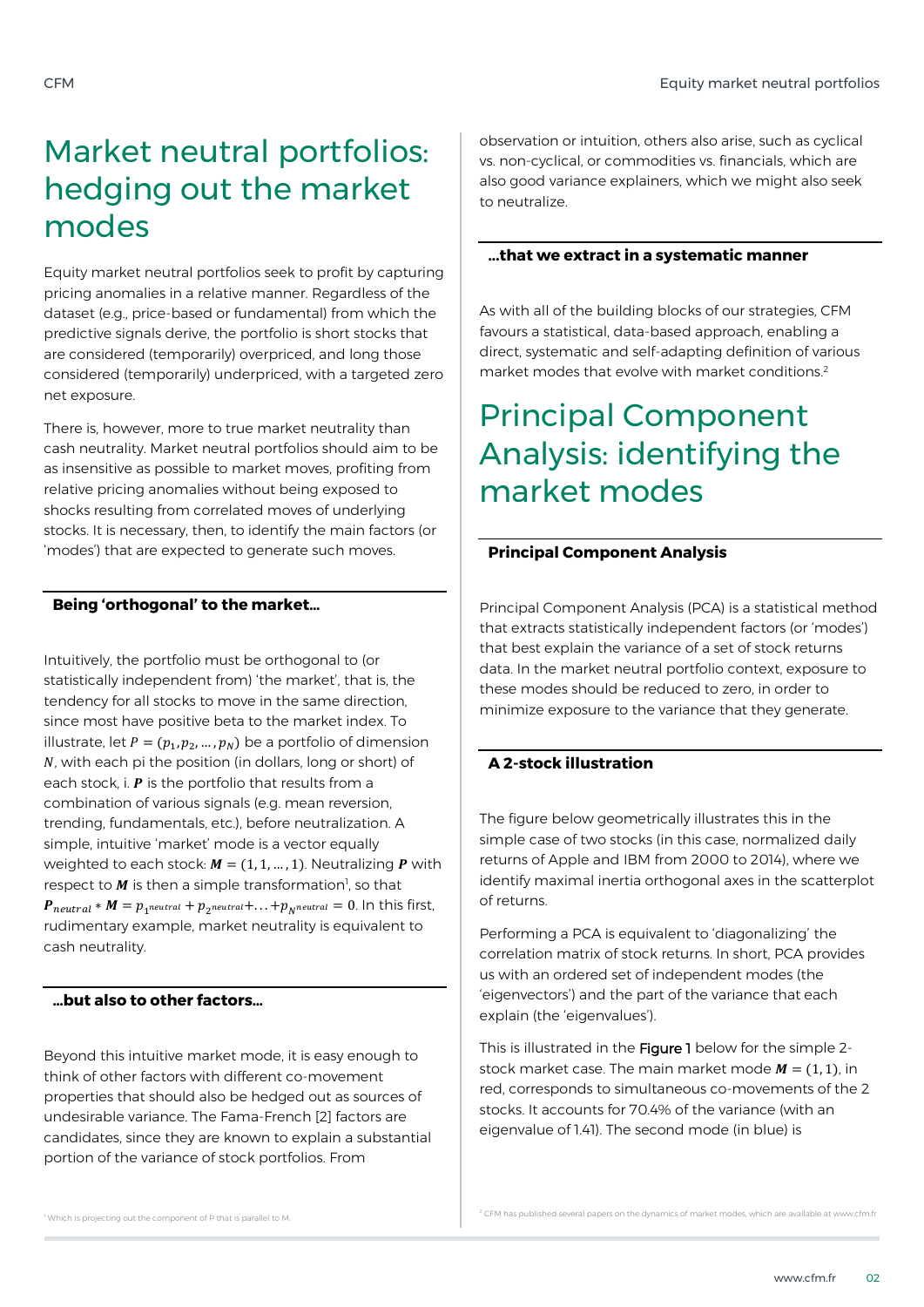orthogonal to the first, and accounts for 29.6% of the variance (with an eigenvalue of 0.59).



#### **The case of an N-stock portfolio**

This example is simple to extend to the more relevant multidimensional case of a global equity market neutral portfolio. A set of  $N$  stocks will result in  $N$  modes and their  $N$  corresponding eigenvalues. Figure 2 is a histogram of the eigenvalues of the correlation matrix estimated with the normalized returns, from August 2008 to June 2014, of a pool comprised of the  $N = 500$  most liquid US stocks on the period.

The bulky part indicates a myriad of small eigenvalues, individually of minor importance in terms of generated variance. A few larger eigenvalues stand out of the bulk on the right, representing the modes that dominate the variance.

#### **The market and secondary modes**

To the far right on the inset is the largest eigenvalue, associated with the market mode<sup>3</sup>, which accounts for 41% of the total variance. The other large eigenvalues are associated with sector-related modes. Of note, secondary market modes vary a lot in nature, depending on periods and market zones. The second most important mode

 $35$  Of note, when N is larger than 2, the market mode can significantly deviate from the equally weighted vector (1, 1,…, 1), depending on market conditions.

4 In our example, N\*(N-1)/2=124,750 correlation coefficients are estimated using time series of around T=1,000 days. This dimensionality causes that among many measured coefficients, some will appear

tends to be 'Commodities vs. Others' in the Australian market, whereas it can be 'Financials and Utilities vs. Others' in the European markets. Changes in the amplitude and nature of these modes make it inefficient to try and guess them, and advocate in favour of a systematic and data-based extraction.



#### Figure 2

#### **Noisy measurements**

One could naively neutralize the portfolio with respect to several modes, but there is some subtlety in determining the appropriate number of modes to hedge. The finite nature of the time series and the large dimensionality of the correlation matrices introduce significant noise in their estimation<sup>4</sup>. Those are, to a large extent, random, and one should be careful in applications. The smallest eigenvalues are particularly sensitive, it is thus important to be able to distinguish signal from noise; that is, to determine which eigenvalues contain real information and which result primarily from randomness, and hence are expected to be unstable.

much greater/smaller than their 'true' value, hence introducing randomness in the correlation mix. The ratio N/T is a crucial feature in estimating correlation matrices.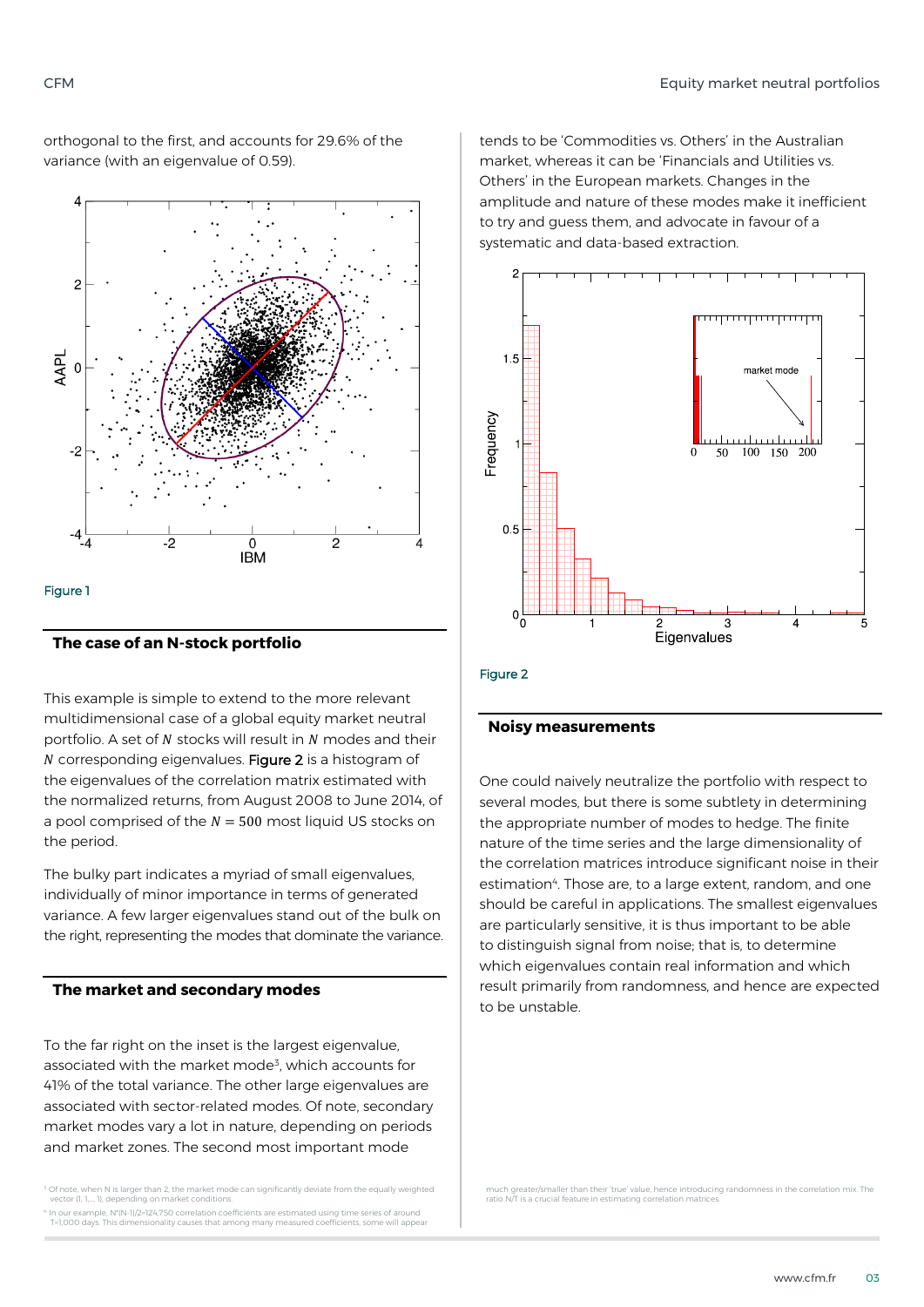# Random Matrix Theory: selecting the modes that matter

As already pointed out, the finiteness of time series introduces noise into the empirical correlations. PCA enables us to identify the modes that best explain the variance of the portfolio. Those corresponding to the largest eigenvalues seem to clearly indicate modes to be hedged out, whereas at the smaller end, noise becomes dominant. It would be good to have an objective criterion to distinguish the modes which correspond to the true correlation structure from those that are a result of randomness.

### **Comparison to a random case**

It is then informative to compare the properties of an empirical correlation matrix (computed on realized stock return data) to a random correlation matrix that one would obtain from strictly independent assets. Deviations from the random matrix would suggest the presence of real information on the dependence structure of a set of stocks. The theory of random matrices, which flourished in the 1960s, has provided many interesting results, some of genuine interest in financial applications [3].

# **A cut-off between noise and information**

In particular, it provides us [4] with a formula for the density of eigenvalues of the correlation matrices obtained from  $N$  independent stocks on a sample of size  $T$ , where both  $N$  and  $T$  are large. This is illustrated by Figure 3, showing both the empirical distribution of eigenvalues (in red), and the prediction of random matrix theory (in black). Several of the empirical eigenvalues exceed the limit predicted for a purely random matrix (at the right of the black curve), making the case for considering only a subset of the empirical modes in the portfolio construction process. Further refinements can be (and are) made in order to better filter out eigenvalues [4].



Figure 3

# Conclusion

This note outlines some of the motivations for using advanced quantitative methods in portfolio construction, particularly in an equity market neutral context.

PCA is a powerful statistical tool used with empirical correlation matrices to identify primary market modes to be hedged out, in order to protect against undesirable factor volatility.

Many practitioners 'neutralize' their portfolio by maintaining a zero net exposure and possibly controlling a couple of the usual risk factors. However, secondary market modes vary a lot (in amplitude and in nature) across periods and zones. This advocates for a systematic extraction of market factors, which in general cannot be intuited, and which evolve with market conditions.

Finally, the naïve use of empirical correlation matrices and PCA ignores a significant random component, distorting the process. Random matrix theory provides a method to determine a cut-off between real information and noise, making possible a more robust portfolio construction.

The methodology described applies equally well to portfolio optimization and risk assessment. Pure empirical correlation matrices are inadequate, and may lead to an underestimate of risk [3].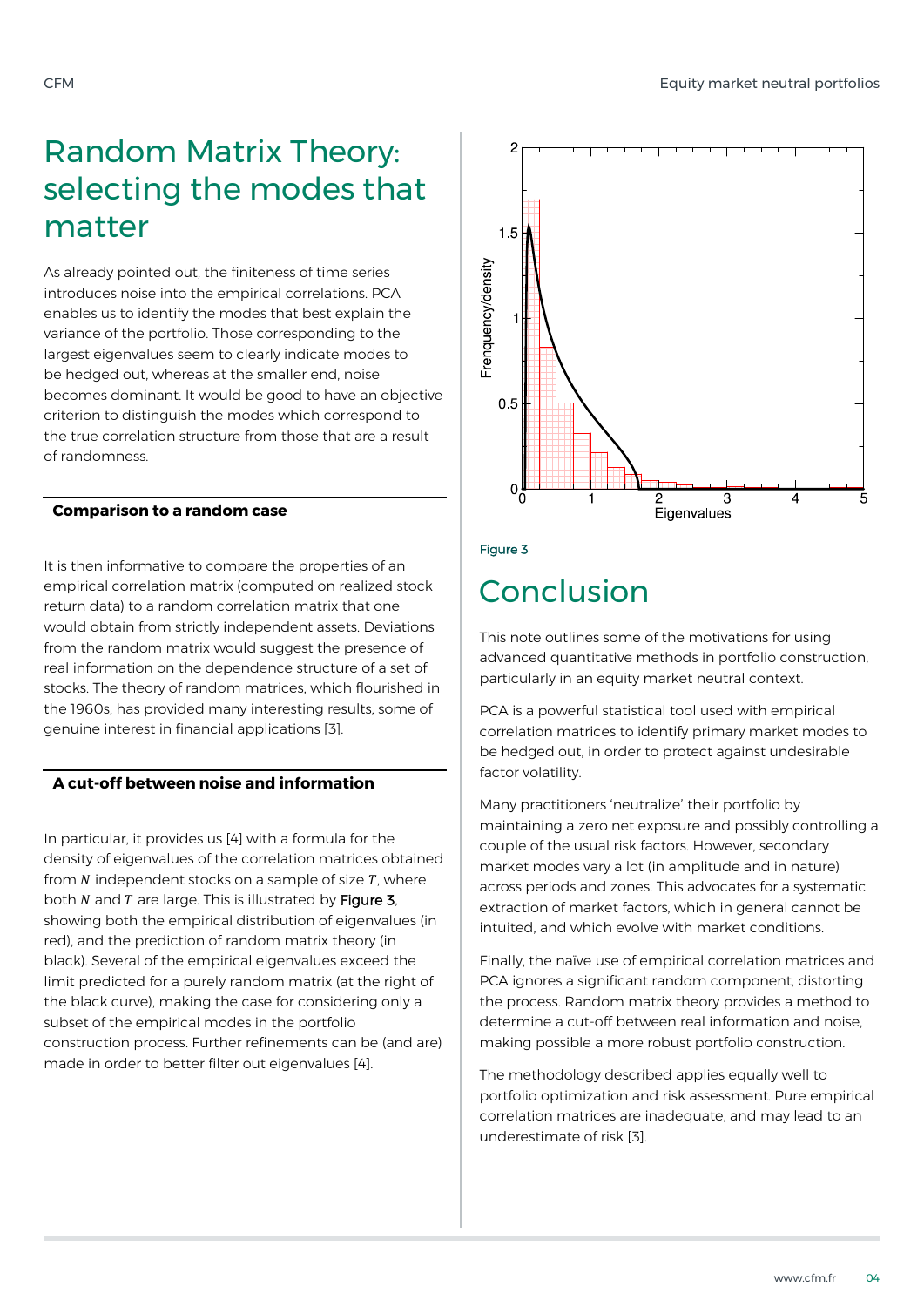# Works cited

- [1] H.M. Markowitz, Portfolio Selection: Efficient Diversification of Investments (John Wiley & Sons, 1959). See also: J.P. Bouchaud and M. Potters, Theory of Financial Risk and Derivative Pricing, (Cambridge University Press, 1997).
- [2] E.F. Fama, K.R. French, Journal of Financial Economics 33, 3-56: Common risk factors in the returns on stocks and bonds (1993).
- [3] J.P. Bouchaud and M. Potters, Financial applications of random matrix theory: a short review, in The Oxford Handbook of Random Matrix Theory (Oxford University Press, 2011).
- [4] L. Laloux, P. Cizeau, J.P. Bouchaud and M. Potters, Physical Review Letters 83, 1467: Noise Dressing of Financial Correlation Matrices (1999) and references in it.

# Important disclosures

ANY DESCRIPTION OR INFORMATION INVOLVING INVESTMENT PROCESS OR ALLOCATIONS IS PROVIDED FOR ILLUSTRATIONS PURPOSES ONLY.

ANY STATEMENTS REGARDING CORRELATIONS OR MODES OR OTHER SIMILAR STATEMENTS CONSTITUTE ONLY SUBJECTIVE VIEWS, ARE BASED UPON EXPECTATIONS OR BELIEFS, SHOULD NOT BE RELIED ON, ARE SUBJECT TO CHANGE DUE TO A VARIETY OF FACTORS, INCLUDING FLUCTUATING MARKET CONDITIONS, AND INVOLVE INHERENT RISKS AND UNCERTAINTIES, BOTH GENERAL AND SPECIFIC, MANY OF WHICH CANNOT BE PREDICTED OR QUANTIFIED AND ARE BEYOND CFM'S CONTROL. FUTURE EVIDENCE AND ACTUAL RESULTS COULD DIFFER MATERIALLY FROM THOSE SET FORTH, CONTEMPLATED BY OR UNDERLYING THESE STATEMENTS.